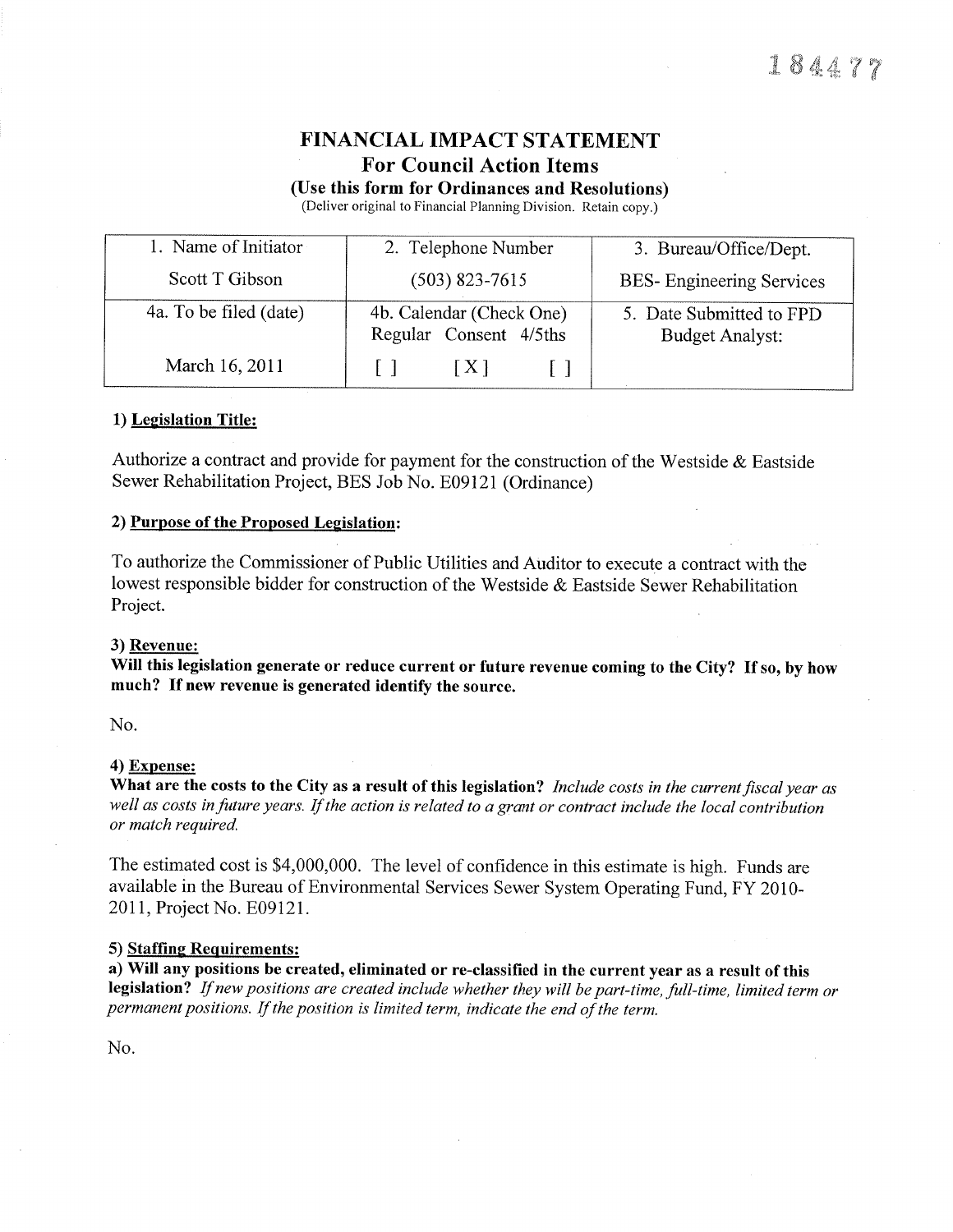b) Will positions be created or eliminated in *future years* as a result of this legislation?

No.

## 6) Change in Appropriations: Budget changes for the current year must go through the BMP Process. This section may only be use with prior permission of your OMF analyst for exceptions.

Reflect the dollar amount to be appropriated by this legislation. Include the appropriate center codes and accounts to be used by Central Accounting. Indicate "new" in Center Code column if new center needs to be created. Use additional space if needed.

| Fund | <b>Center Code</b>              | Account | Amount | <b>Project Fund</b> | Project No. |
|------|---------------------------------|---------|--------|---------------------|-------------|
|      | 89 S.Y<br>------<br>65<br>11332 | 850     |        | 50 - 15             |             |

Dean Marriott, Director, Bureau of Environmental Services

APPROPRIATION UNIT HEAD (Typed name and signature)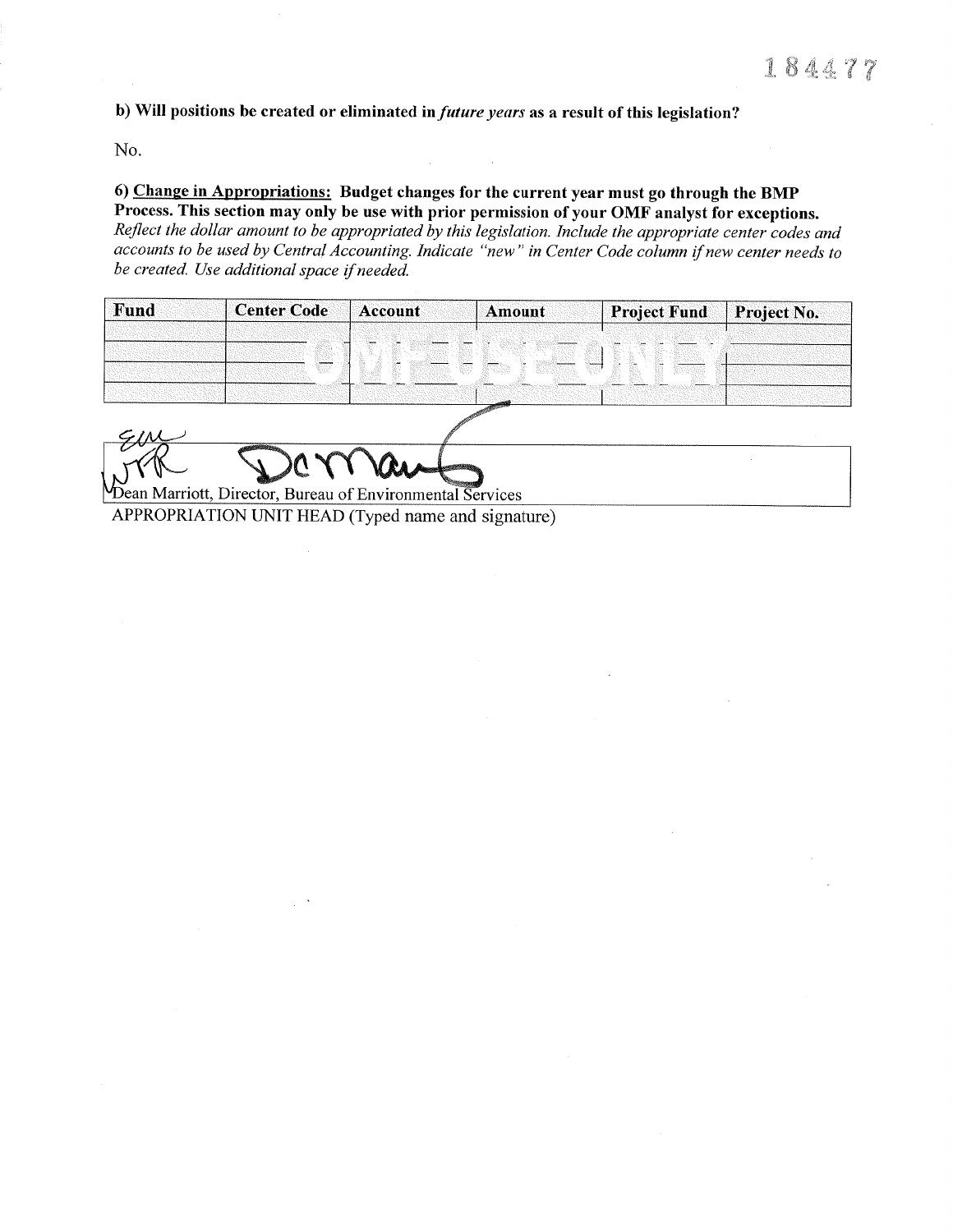

1120 SW Fifth Avenue, Room 1000, Portland, Oregon 97204 · Dan Saltzman, Commissioner · Dean Marriott, Director

City Council City Council<br>Agenda Item Agenda Item Staff Supplemental Report

TO: Commissioner Dan Saltzman

THROUGH: Matt Grumm or Amy Trieu

FROM: Scott T Gibson

DATE: February 22, 2011

RE: Authorize a contract and provide for payment for the construction of the Westside & Eastside Sewer Rehabilitation Project, BES Job No. E09l2I (Ordinance)

hou wit

Requested Council Hearing Date: March 16, 2011

## I. RECOMMENDATION

Authorize a contract and provide for payment for the construction of the Westside  $\&$ Eastside Sewer Rehabilitation Project, BES Job No. E09l2l (Ordinance)

## II. BACKGROUND

The purpose of this contract will be to rehabilitate failed sewers using cure-in-place pipe lining, (CIPP) approximately 12,000 feet of 8 inch to 54 inch combined sewer mains will be repaired in numerous Portland neighborhoods. The existing sewers are 8" to 54" inch clay pipes, in linable condition that are located in unconventional places such as under homes. There are properties within the project site that have non-conforming sewers. These will receive separate service laterals as part of this project.

This project is one of the BES Maintenance and Reliability "Structural Rehabilitation of Combined and Sanitary Sewers." projects. The construction method will be cured-inplace with minimal digging of fifteen service laterals and the placement of 34 manholes.

Ph: 503-823-7740 Fax: 503-823-6995 v www.cleanriverspdx.org Using recycled paper. An Equal Opportunity Employer. For disability accommodation requests call 503-823-7740, Oregon Relay Service at 1-800-735-2900, or TDD 503-823-6868.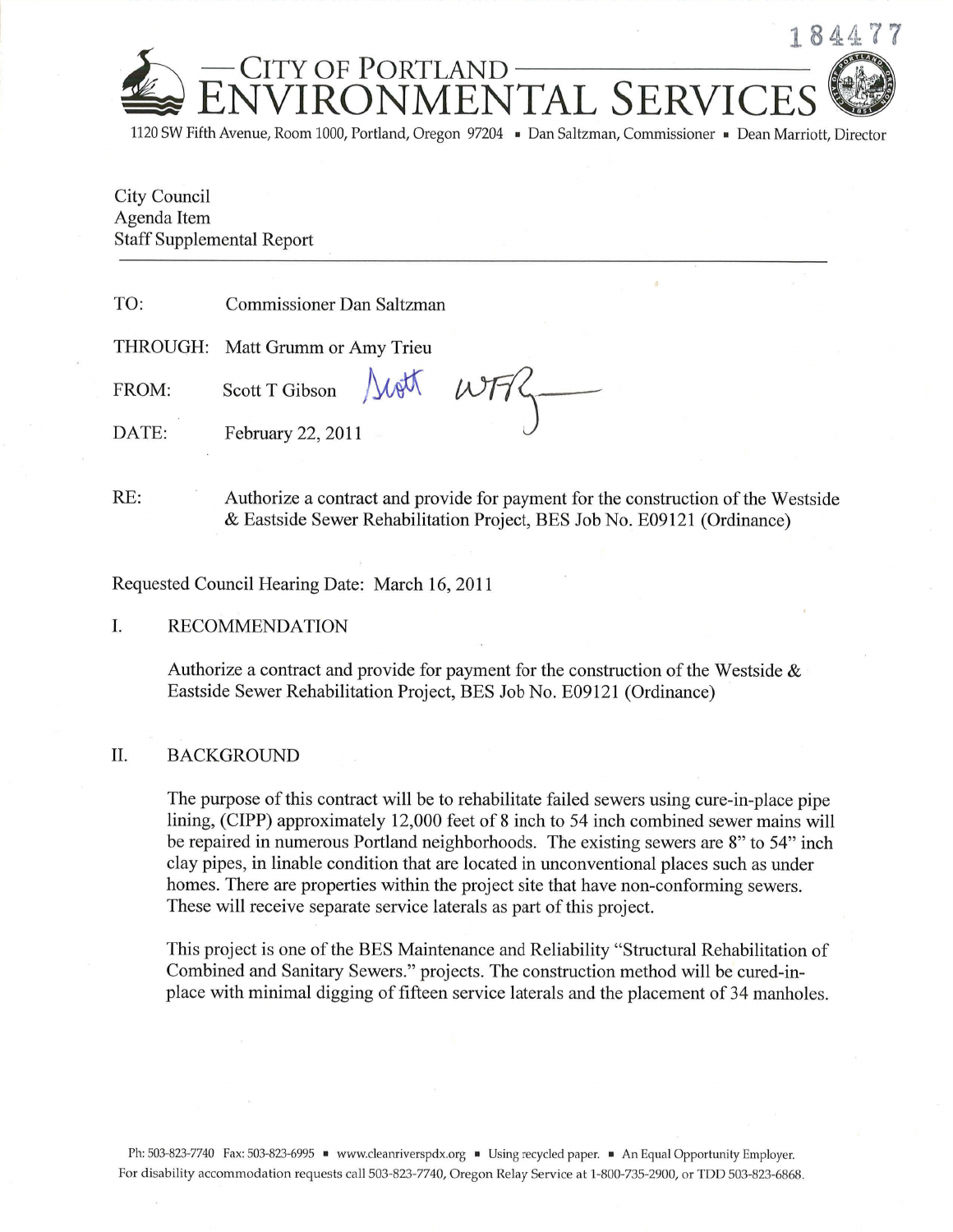Specifically, the Westside  $\&$  Eastside Sewer Rehabilitation Project involves sewer rehabilitation in the following areas:

### **Westside Sewer Rehabilitation**

SW Buena Vista Drive SW Buena Vista Place to SW Montgomery Dr. SW Sherwood Drive SW Altadena Ave. to SW Fairmont Blvd. SW Chesapeak Ave. SW Melville Ave. SW Mitchell St. SW 18<sup>th</sup> Drive SW Cheltenham Ct. West of SW 46<sup>th</sup> Ave. SW Terwilliger Blvd SW 25<sup>th</sup> Ave. to SW 24<sup>th</sup> Ave. SW Barbur Blvd. SW Multnomah Blvd. SW 62<sup>nd</sup> Ave. south of SW Taylors Ferry Rd

## **Eastside Sewer Rehabilitation**

NW 32<sup>nd</sup> Ave. to NW 31<sup>st</sup> at NW St. Helens Rd.  $NW 30<sup>th</sup>$  Ave. from NW Roosevelt St. to NW Vaughn ST. NW Upshur St. at NW 28 Ave NE 42<sup>nd</sup> Ave. from NE Killingsworth St. to NE Simpson St. NE 46<sup>th</sup> Ave. from NE Siskiyou St. to north of NE Stanton St.  $SE$  40<sup>th</sup> to SE 49<sup>th</sup> north of SE Harrison, Brooklyn Trunk SE Harold St between SE 47th Ave. & SE 50th Ave. SE Oak St. between SE 11<sup>th</sup> Aye. & SE 12<sup>th</sup> Ave. SE Oak St. between SE  $16^{th}$  Ave. & SE  $18^{th}$  Ave.

#### III. FINANCIAL IMPACT

The estimated cost is \$4,000,000. The level of confidence in this estimate is high. Funds are available in the Bureau of Environmental Services Sewer System Operating Fund, FY 2010-2011, Project No. E09121.

#### IV. **LEGAL ISSUES**

None.

#### $V_{\cdot}$ **CONTROVERSIAL ISSUES**

None

#### VI. LINK TO CURRENT CITY POLICIES

This project allows BES to continue to operate and maintain the public sewer system.